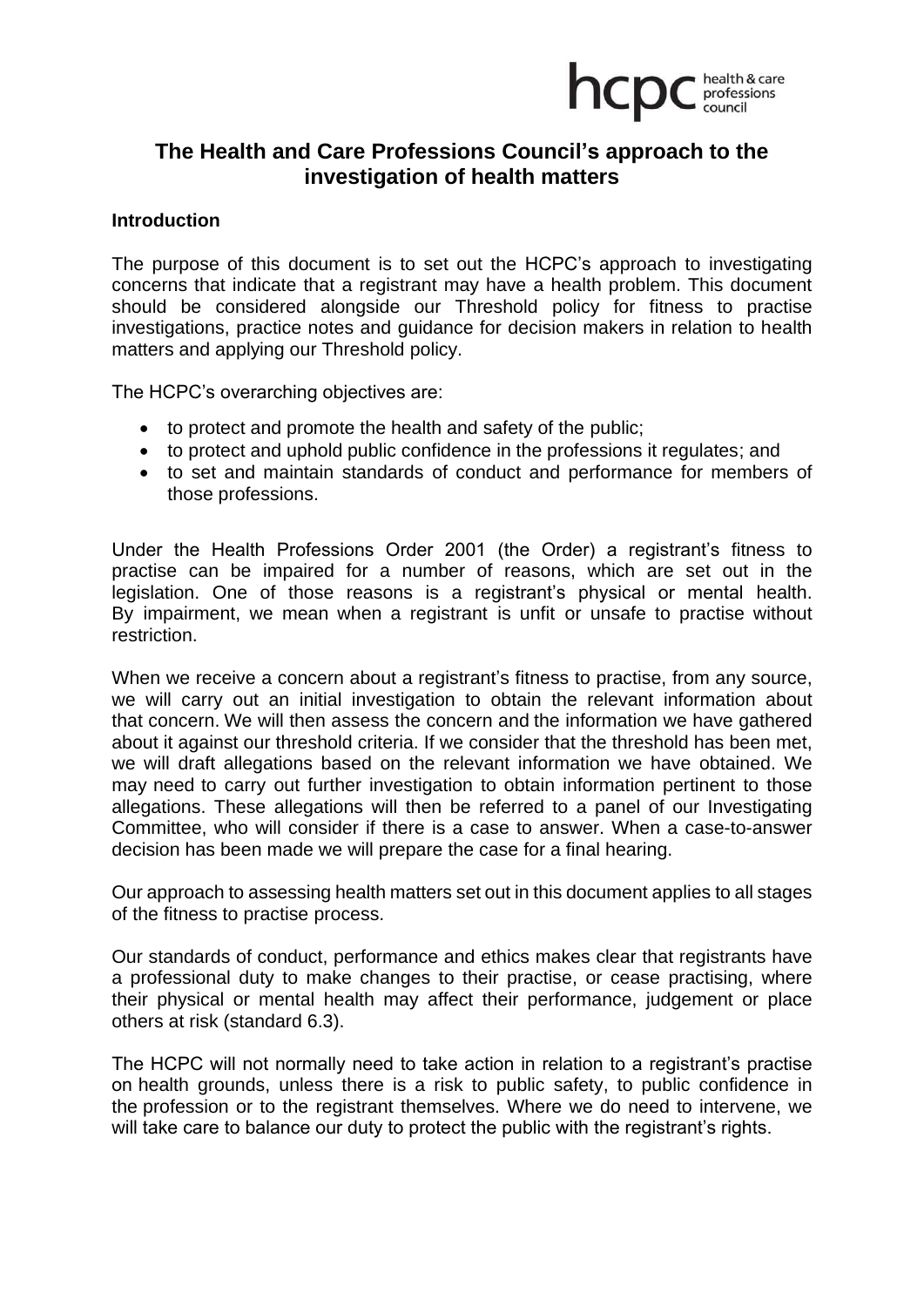

## **Factors we will take into account when assessing health matters**

We will take all relevant factors into account when assessing any information that indicates that a registrant may have a health condition that presents an actual or potential risk to the safety of the public, themselves or the wider public confidence in the profession.

Factors we will consider include, but are not limited to, the following.

- Information that indicates the registrant has an untreated, unacknowledged or unmanaged physical or mental health condition.
- The registrant is not managing their condition appropriately, such as by not complying with medical advice, guidance or a treatment regime.
- Where harm has been caused to service users, or there is a real risk of harm being caused, where the registrant's health is a contributory factor.
- Where we have received conflicting information about the registrant's health condition and / or the impact of their condition on their ability to practise safely;
- The registrant lacks insight into the nature or extent of their health condition, or we receive other information such as from a medical professional that raises concerns about the registrant's level of insight.
- Where the registrant has sought to mislead others about the existence or significance of a health condition.
- There is relevant, similar fitness to practise history.
- There is a pattern of behaviour indicative of the registrant having an unmanaged health condition.
- The registrant has been convicted of a drink or drug related driving offence where there are aggravating factors. For example, where the offence occurred on the way to, during or way home from work; where service users or children were present in the car; and where open container(s) of alcohol were found in the car.
- The registrant is currently or has recently been detained under the Mental Health Act 1983.
- There is risk of relapse or recurrence, or the health condition is of a type associated with a higher risk of relapse.
- The employer is unaware of the registrant's health condition, or the registrant has not engaged or complied with a support plan put in place by the employer.
- The registrant has left their employment and / or there is no action plan in place to supervise the registrant.
- Information indicates the conduct, behaviour, judgement or professional performance of the registrant has been adversely impacted by their health condition. Or, it indicates they may have a health condition.

It is likely we will need to carry out an initial investigation in order to satisfy ourselves as to the nature and extent of a registrant's health condition, and whether it may impair their ability to practise safely and effectively. When making our assessment of a health matter we will apply the relevant tests and thresholds as set out in our Threshold policy for fitness to practise investigations.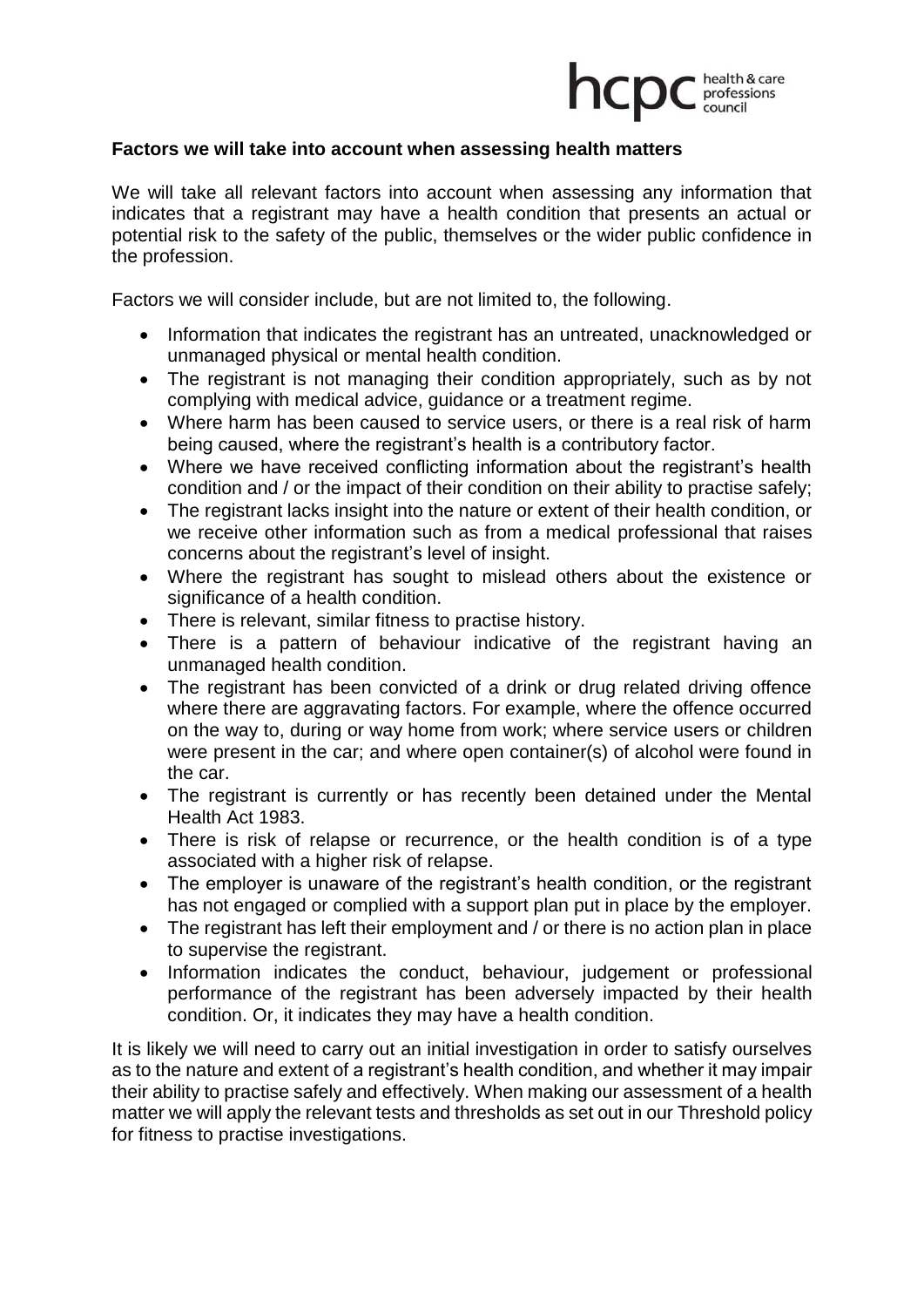

In some cases, the referrals we receive that give rise to a potential health concern about a registrant also suggest concerns about the registrant's conduct or competence. For example, a registrant who takes controlled drugs from the workplace for their personal use.

The Order sets out that allegations relating to a registrant's health must be considered by the Health Committee, and all other allegations by the Conduct and Competence Committee. As such, where a case involves allegations of impaired fitness to practise relating to both a registrant's health and their conduct or competence, the Investigating Committee will need to determine which committee should consider the case.

In these circumstances, it will be necessary for us to investigate the wider context of the case. This ensures that we have a good understanding of what occurred, whether there is an underlying health issue and the relationship between the registrant's health and the incident in which they are involved. This will enable us to progress the case in the way which best addresses the risks and issues that the case gives rise to. It also ensures that the Investigating Committee have all the relevant information before them to make an informed decision.

## **Health records, information and assessments**

The HCPC will take a proportionate approach to investigating health concerns and to obtaining relevant evidence about a registrant's current health status. We will seek to obtain readily available information from relevant sources in the first instance and will take into account the totality of the information we hold. We will not ask registrants to provide new information where sufficient evidence already exists.

The types of information we may need to obtain in the first instance include:

- documents from the registrant's employer;
- occupational health assessments or other documents;
- a reference from a registrant's GP or other relevant medical or healthcare practitioner, such as a substance abuse support worker; and
- a letter or reference from a hospital consultant or other specialist.

Depending on the type or nature of the health condition, the availability of other suitable medical information, or where it is unclear whether the registrant has an underlying health condition, we may need to ask a registrant to undergo an assessment with a suitably qualified medical assessor. This is because in exceptional circumstances a medical report may be required to determine whether there is an underlying health issue that calls a registrant's fitness to practise into question.

We will always seek consent from a registrant prior to asking them to undergo an assessment. We will also ask for a registrant's consent before we seek to obtain information about their health, or their medical records, from any medical or healthcare practitioner. Registrants will be given a clear explanation of how any health-related information will be used. In particular, how any information provided may be put